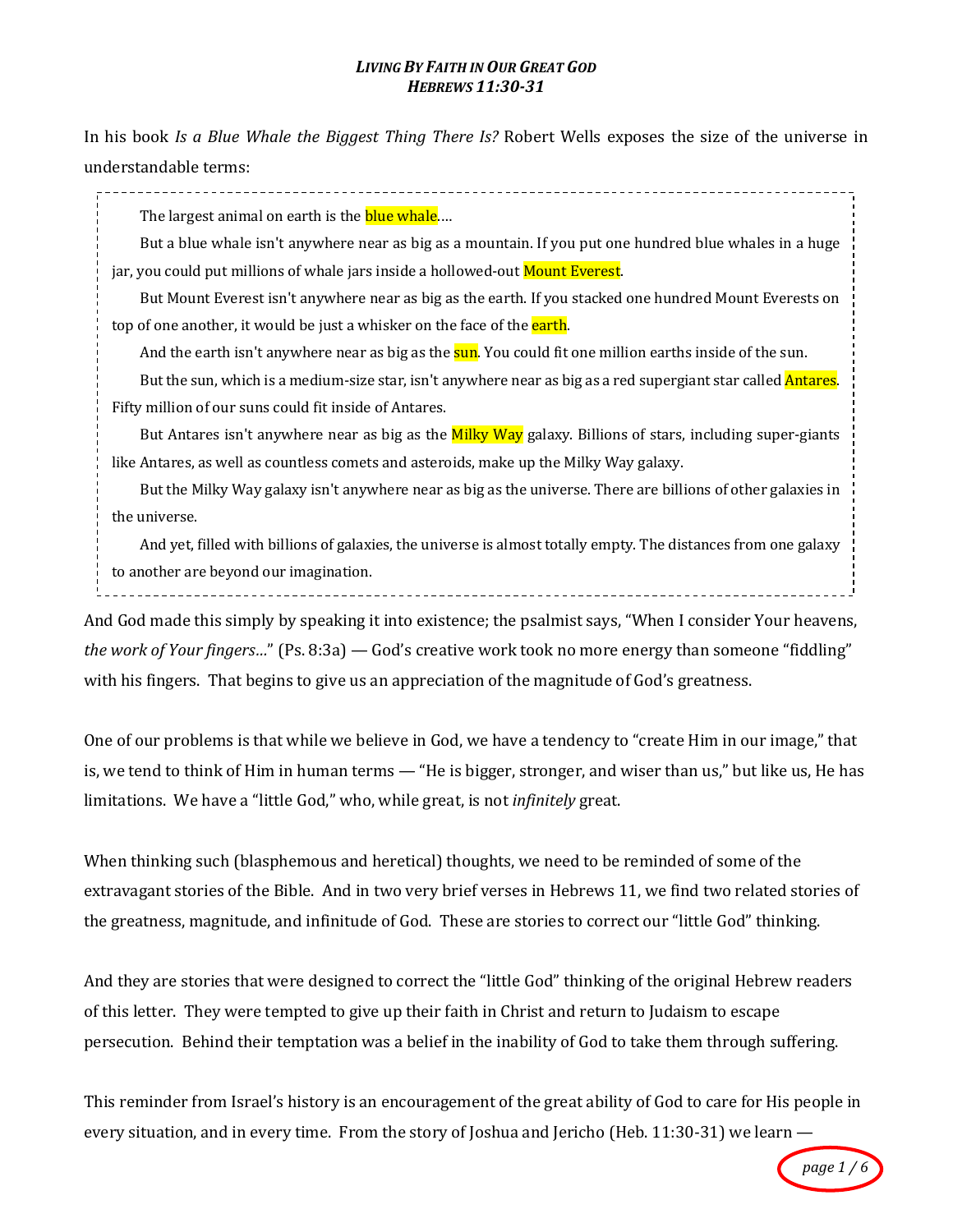*GOD IS TRUSTWORTHY BECAUSE HE IS GREAT.* ÷, 

In two stories about Jericho the writer offers two demonstrations of God's unchanging greatness. These circumstances are the kinds of situations in which we are prone to despair and even give up, believing that nothing can overwhelm and resolve our situation.

- **1.** God's Greatness Provides **PROTECTION** in the "**HARDEST**" Circumstances (v. 30)
- 2. **God's Greatness Provides SALVATION** for the "**WORST**" Sinners (v. 31)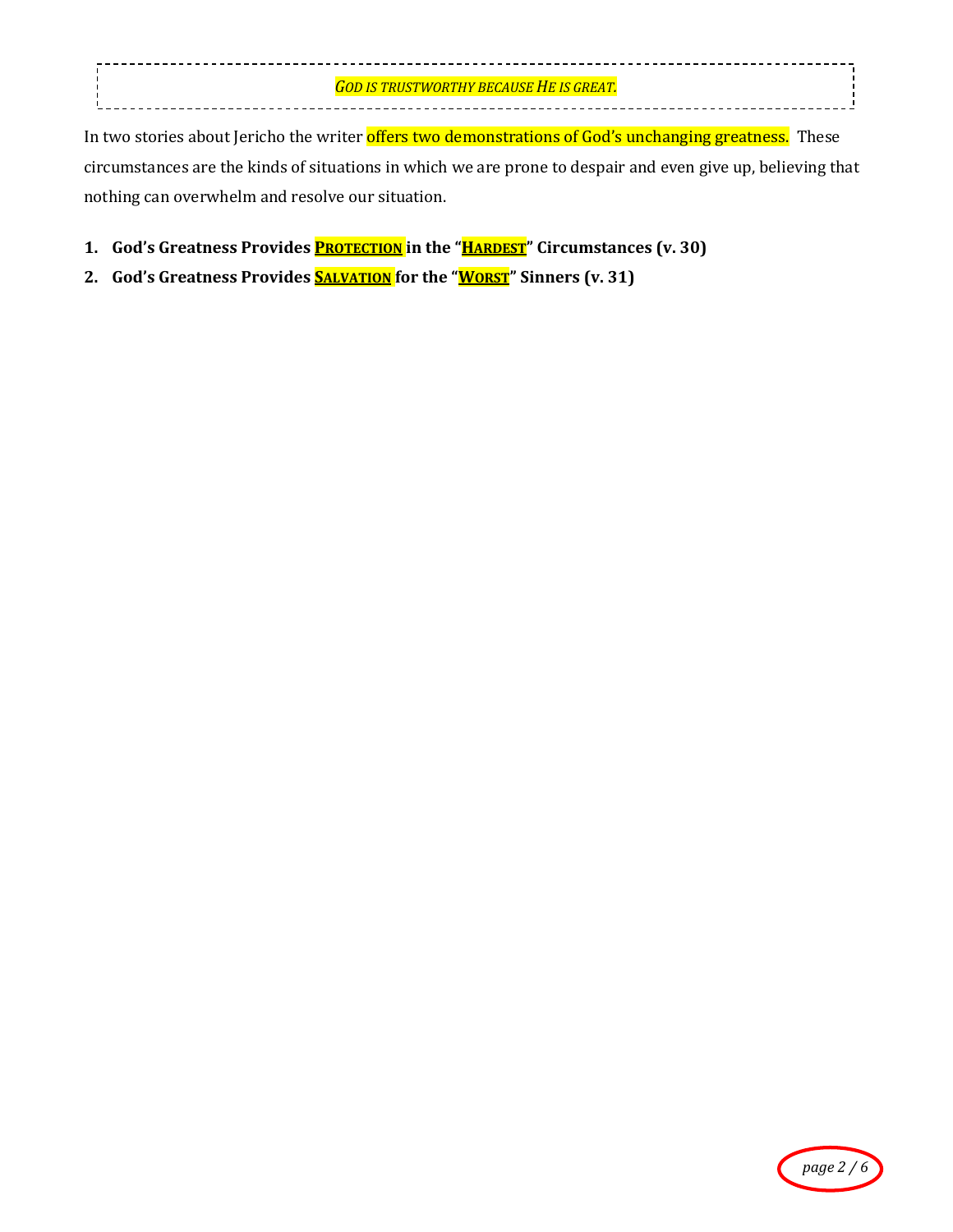# **1. God's Greatness Provides PROTECTION** in the "HARDEST" Circumstances (v. 30)

- The writer of Hebrews writes very briefly about the difficulties immediately faced by the Israelites after they crossed the Jordan River.
	- $\checkmark$  This is not the first time the Israelites came to the Jordan to cross; the first time they came and they offered a pessimistic report after spying out the land  $(Num. 13:28-33)$  — they only saw obstacles.
	- $\checkmark$  Jericho is the first of the cities that they would have found after cross the Jordan.
	- The city was not overly large (the Israelites were able to march around it seven times in one day; some have estimated it could have been encircled in about 30 minutes).
	- $\checkmark$  But it was well fortified as exemplified by the towers that have been excavated.
		- It was described by Joshua as having a king and "valiant warriors" ( $\overline{[losh. 6:2]}$ ).
		- If the wall was thick enough to have dwellings along the top of it  $(2:15)$ .
		- $\triangleright$  The inhabitants certainly contained some of the "giants" feared 40 years earlier (Num. 13).
	- It is notable that there is no indication this time that the Israelites feared, though Joshua mentions several times the fear of Jericho  $(2:9, 11, 24; 6:1)$ . Israel's lack of fear is an indication of her faith.
- **The story in Joshua** is given to emphasize the greatness of God and His care of His people:
	- $\checkmark$  God's provision was His promise to Moses and Joshua (Dt. 31:3-6; Josh. 1:5-9, 11)
	- The report of God's provision was known in Jericho  $(2:10-11)$ ; they were not concerned about the number of the people invading the land, but about the power of God in the people.
	- $\checkmark$  The nation gathered stones from the Jordan as a memorial to God's provision (4: 21-24)
	- The appearance of the *captain of the Lord's host* ( $\frac{5:13-15}$ ) affirmed God's promise to provide.
	- The whole plan of Jericho's destruction demonstrated that this was the Lord's work (6:2, 16, 27)
		- $\triangleright$  The *men of war* were to circle the city once each day for six days (6:3).
		- $\triangleright$  The warriors were to be led by seven priests, each carrying trumpets made from ram's horns, followed by the Ark of the Covenant (God's presence; 6:4).
		- The Ark was followed by another contingent of soldiers (6:13) and a group of "people" (6:7).
		- $\triangleright$  For six days, there was no sound of anything except the blowing of the horns and the marching people  $(6:10)$ .
		- $\triangleright$  One the seventh day, they marched around the city six times (3+ hours??) and then on the seventh time the soldiers and people all shouted and the **walls fell** (6:16, 20; Heb. 11:30).
		- $\triangleright$  *This is an unconventional plan of attack.* Just as there was nothing inherent in the blood of the animals that could have prevented the angel of the Lord from entering the houses (Heb.  $11:28$ ), there was nothing inherent in their marching that would produce the destruction of the walls.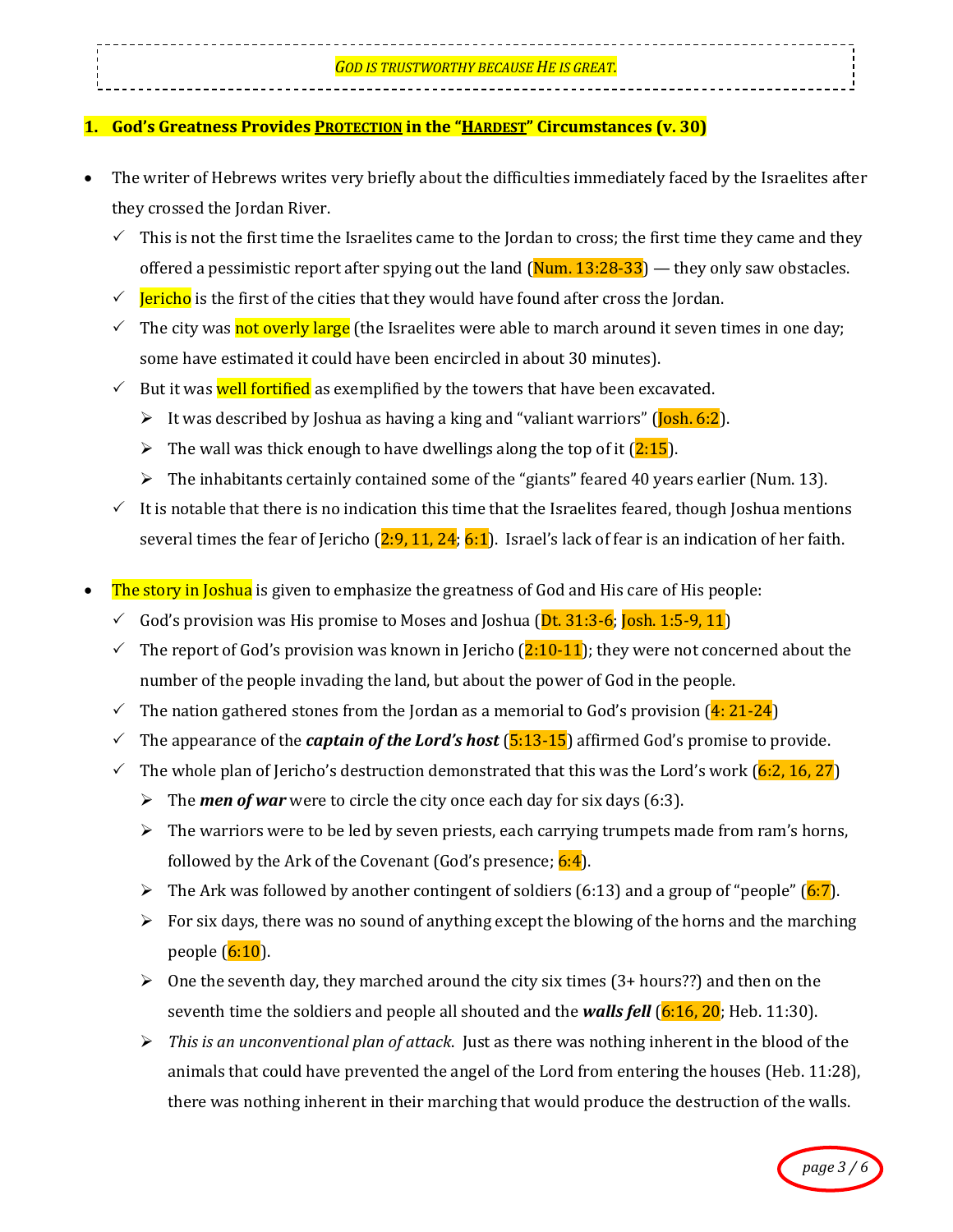- In all these things, the nation did not once protest, complain, or disobey. They completely fulfilled God's commands about how to defeat Jericho  $(6:20-21, 24)$  — there is no suggestion that they did anything against the Lord's commands in defeating the city  $-$  for an entire week (though afterwards there was a problem with obedience, cf. Achan, 7:1ff).
	- $\checkmark$  While they greatly outnumbered the people of Jericho, these same circumstances had previously led the people to be fearful, grumble, and ultimately rebel against God.
	- $\checkmark$  The outward circumstances had not changed significantly (different people, but the same number of people; Moses was gone, but replaced by Joshua).
	- $\checkmark$  Their circumstances had not changed, but *they* had changed particularly, they now had confidence in God that led them to obey Him (which is one of the messages of Joshua — a book of the victory of God).
- Some implications from the story of Jericho:
	- **Trying circumstances are beneficial because they reveal our source of confidence, joy, and refuge.** When we become fearful, it evidences what we value and what we trust (do we find our confidence in ourselves or what we can see, or in the One whom we cannot see,  $11:1?$ ).
	- $\checkmark$  Trying circumstances do not mean we have to be fearful. Israel faced the same trouble two times: once she was fearful and once she was faithful. The writer is reminding us through these stories that it is always possible to be faithful (and not fearful). Our circumstances may be hard (and they may change and become harder), but God is always unchangingly faithful and great. Cf. **13:5-6.**
	- $\checkmark$  Trying circumstances may not end "well" on earth; they will all end well in Heaven (10:36; 11:1, 6). Hard circumstances are hard, but they are not definitive and final; they are for our transformation (sanctification), and ultimately for our glorification. Whether we live or die, God is great and He can be trusted  $(Phi. 1:20-21)$ .

# **2. God's Greatness Provides SALVATION** for the "WORST" Sinners (v. 31)

- Hebrews 11 is a story about flawed people and a great God. It is a story about weak people whom God uses in extraordinary ways. It is not about great people; it is about a great God who uses weak people.
- But even as we recognize weaknesses in Noah, Abraham, Sarah, Isaac, Jacob, Joseph, and Moses, we also recognize that they are men that God used in particularly great ways. We can look to them as "heroes," men whose faith is worth imitating (1 Cor. 11:1).
- Then, at the end of the list of named people, the writer seems to take a sharp left turn, inserting the faith of *Rahab*. And just to make sure we remember who she is, he identifies her by profession: *harlot*. Who Rahab was: She is an unexpected participant in this list because:
	- $\checkmark$  *She is a woman*. And as in the days of Jesus, women were not respected or valued. Creation gave equal status to men and women as image-bearers of God (Gen. 1:27), and "The ancient Hebrews

*page 4 / 6*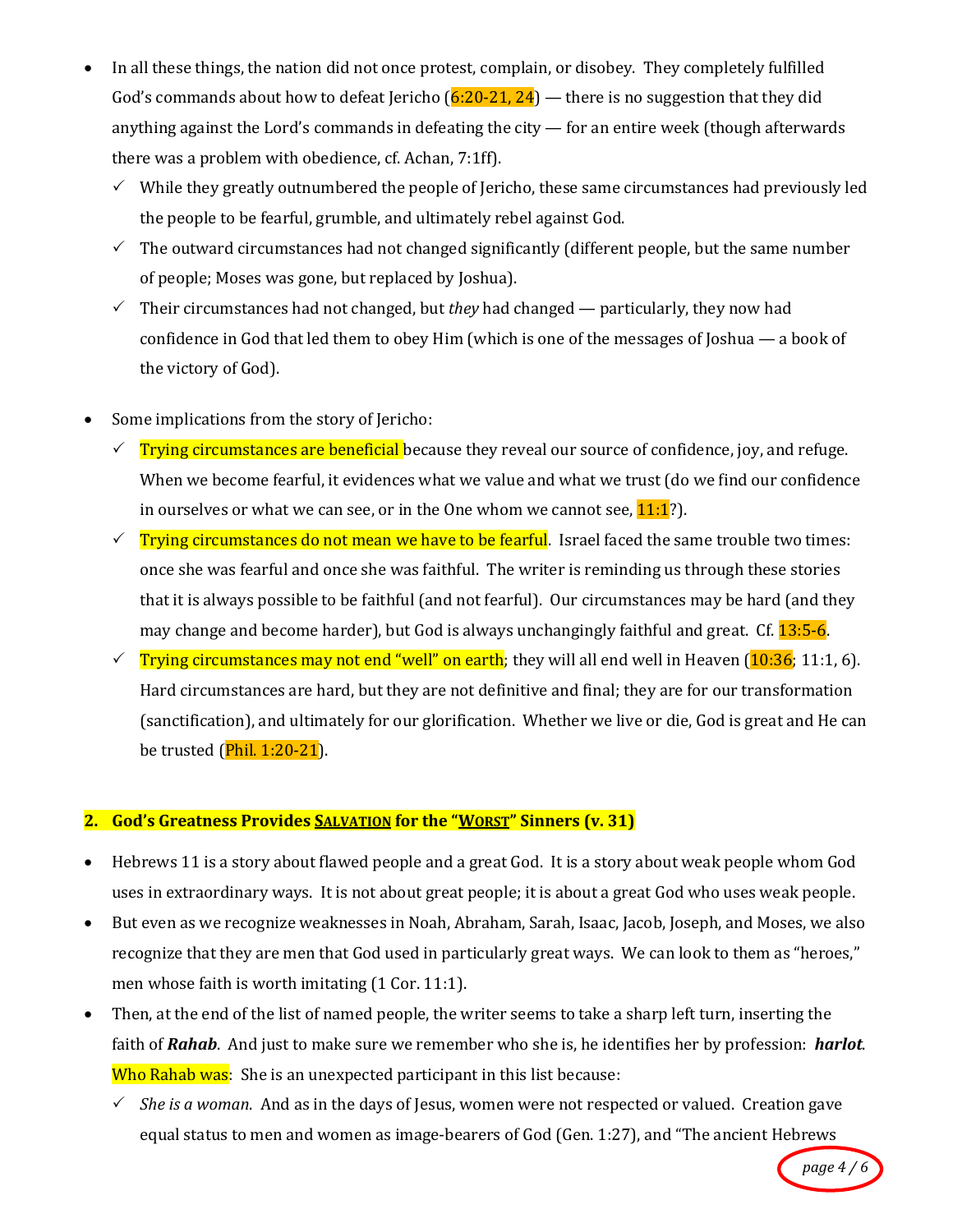never entirely lost the light of their original revelation, and, more than any other oriental race, held woman in high esteem, honor and affection." [*ISBE*] But the intrusion of sin left women in typically precarious positions in the world, and Israel was regularly influenced by culture; as one dictionary says, "The ancient world was a man's world..." [*NIDB*] So by her gender, Rahab was an "outsider."

- $\checkmark$  *She has sinned in particularly offensive ways*: she was a prostitute. She is the first person in this narrative with an "unsavory" reputation. She is "not the kind of person" to include in lists like this.
	- $\triangleright$  Some have attempted to soften what the word **harlot** means; the historian Josephus said she was an "innkeeper" and another said she was a "seller of food." The word means that she engaged in sexual sin. There's no easy way to say it.
	- It is also indicative of the kind of people that God loves to save; Jesus didn't move away from sinners like Rahab, He drew them to Him so He could change them (Mt. 21:31-32; Lk. 15:30).
- $\checkmark$  *She is a Gentile*. She is not the first "Gentile" in this list when Abram was called, he was living in Ur (Chaldea) as a pagan (Josh. 24:2). But she is not just a Gentile; she is a Canaanite (pagan worshipper) and an Amorite, a race of people under God's judgment  $(Gen. 15:16)$ .
- $\checkmark$  In every conceivable way, *she is an outsider*. There is no reason to anticipate her inclusion in this list.
- $\checkmark$  In every conceivable way, she is an outsider. And she **had faith** in God and God saved her.

### **What Rahab did (Josh. 2)**

- $\checkmark$  The writer of the Hebrews notes that she *welcomed the spies in peace*
	- $\triangleright$  She protected them when they were suspected (2:3-7).
	- $\triangleright$  She acted in faith and believed God (2:8-14, which is the heart of the story).
	- $\triangleright$  She did everything they told her to do until and during Israel's attack (2:15ff).
- $\checkmark$  As a result of her actions, the writer of Hebrews says she *did not perish along with...disobedient*.
	- > Notice that the contrast is between Rahab's *faith* and the other's *disobedience*. So we can say that to exercise faith is to be obedient (and when we obey we are trusting God). And to be rebellious is to not trust God; lack of faith will produce rebellious disobedience (which is why any act of disobedience in a child is so important to correct).
	- $\triangleright$  The inference also is that she had the same revelation as the rest of the inhabitants of Jericho, but only she demonstrated faith. They knew and should have (and could have) repented.
	- $\triangleright$  As a result of her faith that produced obedience to God, she was given life (Josh. 6:22-25). Notice that she didn't save herself, but she was granted life, which leads to final part of story...

## **• What God did (Josh. 6:22-25)**

- $\checkmark$  *God spared her life physically* (6:22-25).
- God spared her life spiritually (6:25b;  $\overline{s}$ . 2:25).
- $\checkmark$  Oh, and one more thing that God did for Rahab *He included her in the Messianic line* (Mt. 1:5).